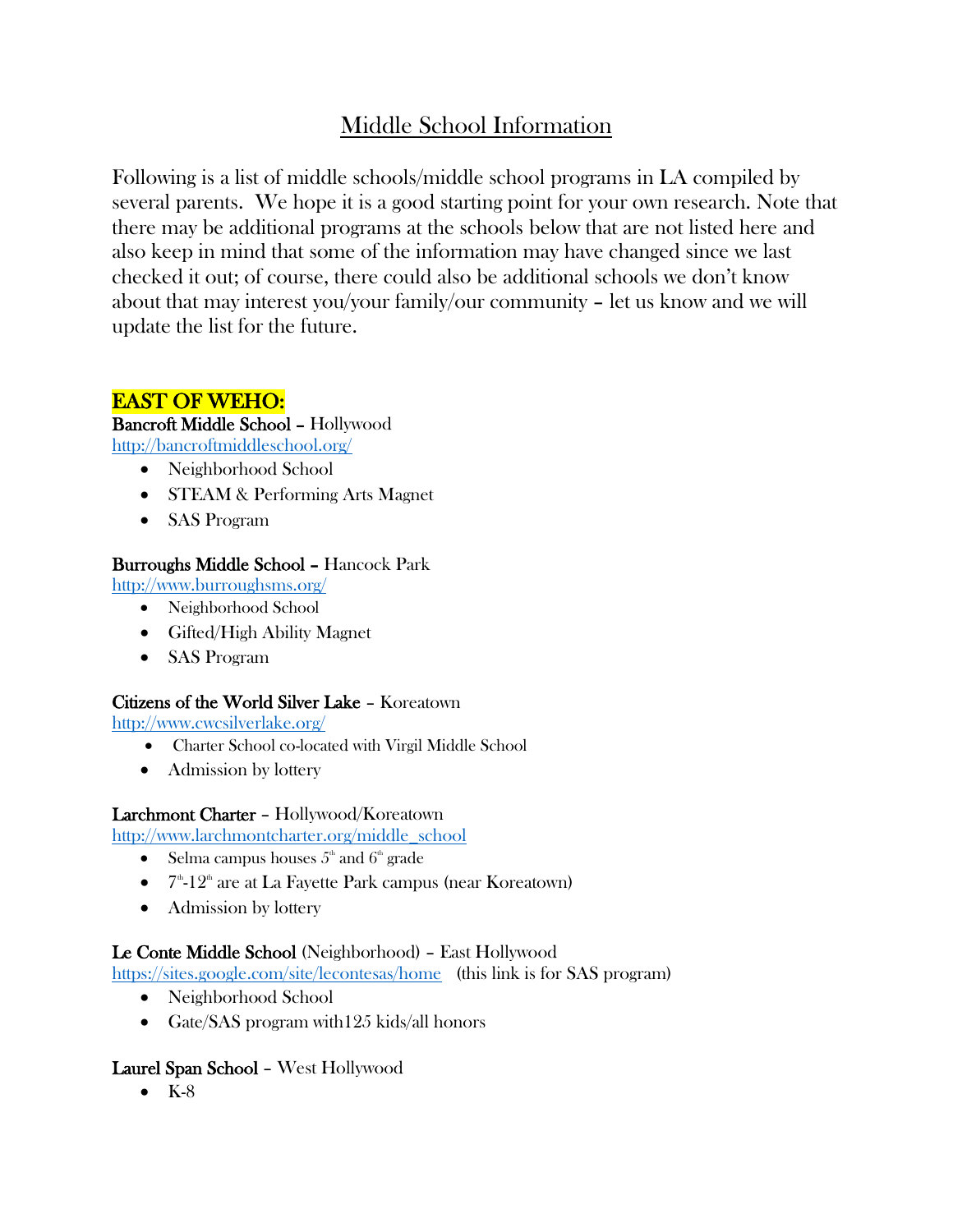## Irving STEAM Magnet School – Glassell Park

<https://irvingmag-lausd-ca.schoolloop.com/>

• STEAM Magnet (Excellent robotics team)

#### Renaissance Arts Academy – Glassell Park

<https://www.renarts.org/>

- K-12 charter school
- Accelerated learning, mixed age instruction, disciplined arts training
- Admission by lottery
- Three informational meetings only, in early spring, see website.

#### Thomas Starr King Middle School – Silverlake

<http://www.kingms.org/>

- Gifted/High Ability Tech & Arts Magnet
- Environmental STEAM Magnet
- Film and Media Magnet

# WEST/SOUTHWEST OF WEHO:

Emerson Community Charter Middle School – Westwood

- <https://emersonms-lausd-ca.schoolloop.com/>
	- Neighborhood School
	- Stem Academy
	- Emerson Sports Academy
	- Arts & Media Academy
	- Leadership Academy
	- Emerson Accelerated Pathway for Gifted/High Achieving Students
	- Admission by lottery for students who are not in residence boundaries

### Paul Revere Charter Middle School and Magnet Center – Pacific Palisades/Mandeville Canyon <https://www.paulreverems.com/>

- Charter school and Math, Science, Technology Magnet both on campus
- Admission by lottery for charter program for students who are not in-residence boundaries
- Can apply through magnet to the Math, Science and Technology Magnet, which has both "proficient" and "gifted" groups

# New West Charter – West LA

<http://newwestcharter.org/>

- Charter open to anyone in LA, serves 6-12th
- Attend open house to get application
- Must "verify" application to get lottery number, admission by lottery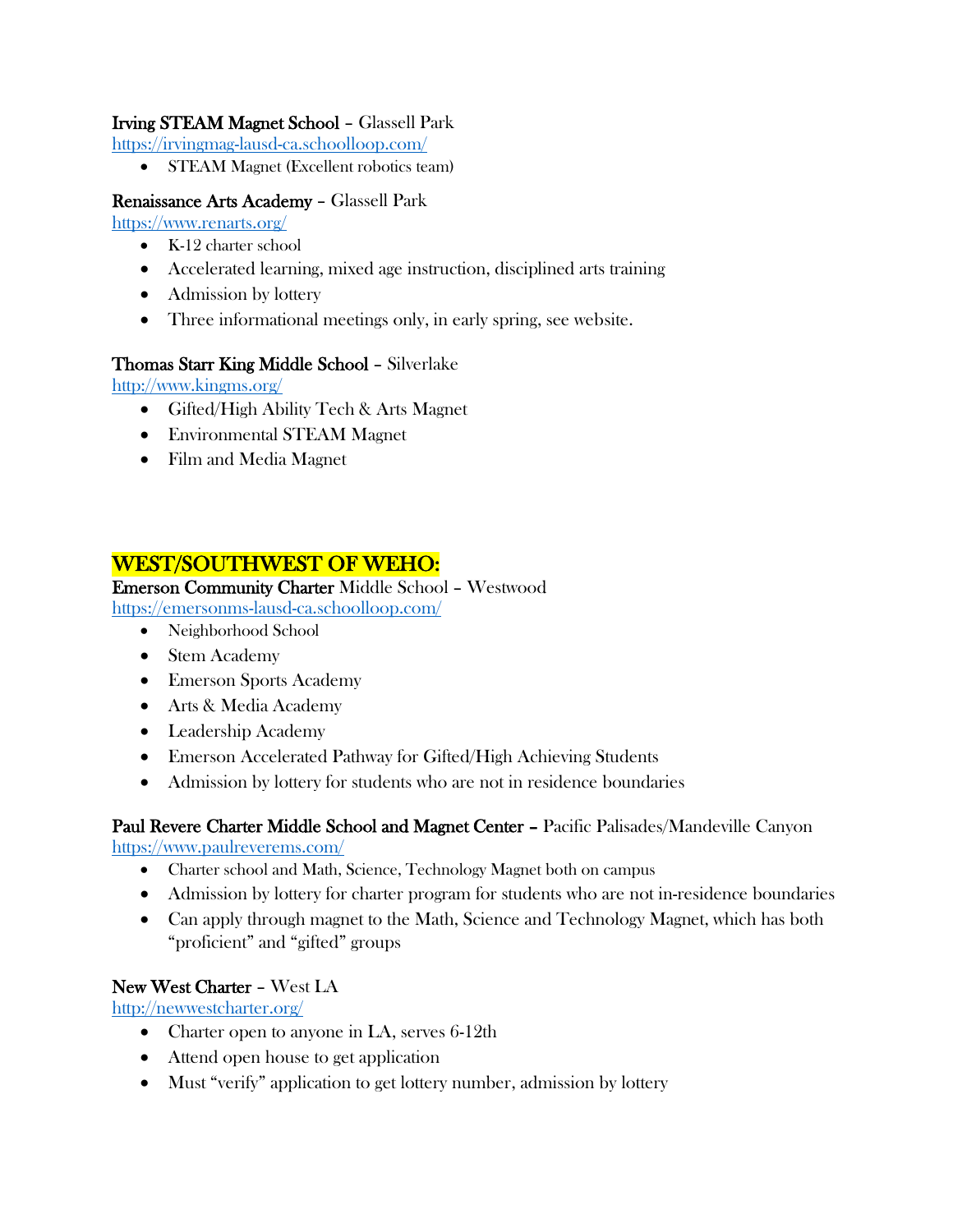### Palms Middle School – Palms

[http://www.palmsmiddleschool.org](http://www.palmsmiddleschool.org/)

- Neighborhood School
- SAS program
- Gifted/High Ability Magnet

The City School – 5753 Obama Blvd, LA 90016

<http://citycharterschools.org/thecityschool/>

- Charter school through  $8<sup>th</sup>$
- Admission by lottery

# SOUTHEAST OF WEHO:

GALA (Girls Academic Leadership Academy) - South of Hancock Park <https://www.galacademy.org/>

- All girls middle/high school focused on STEM
- Co-located with LA High but different entrance/separate campus
- Open to all girls in LAUSD Charter school
- Accelerated classes for  $7<sup>th</sup>$  grade and above.
- Admission by lottery
- Admission by application process (included is an essay)

#### LACES (Los Angeles Center For Enriched Studies)– Picfair Village <https://www.lacesmagnetschool.org/>

- Entire school is a magnet program serving 6-12 grade
- Only gives one tour per year

#### New LA Charter – Burnside/Picfair Village

- <http://www.newlamiddle.org/>
	- Charter school
	- Admission by lottery

# VALLEY:

#### Millikan Middle School Affiliated Charter & Performing Arts Magnet - Sherman Oaks <https://www.millikanmiddleschool.org/>

- Neighborhood school
- SAS program
- Performing Arts magnet (with both "proficient" and "gifted")
- Three academies (open to non-residents): Math Academy (accelerated math and high honors academics), Performing Arts Academy and Cinematic Arts academy.
- Admission to academies by charter lottery as well as specific academy applications that may include other evaluations (e.g., the Math Academy has a test given by Math Academy)